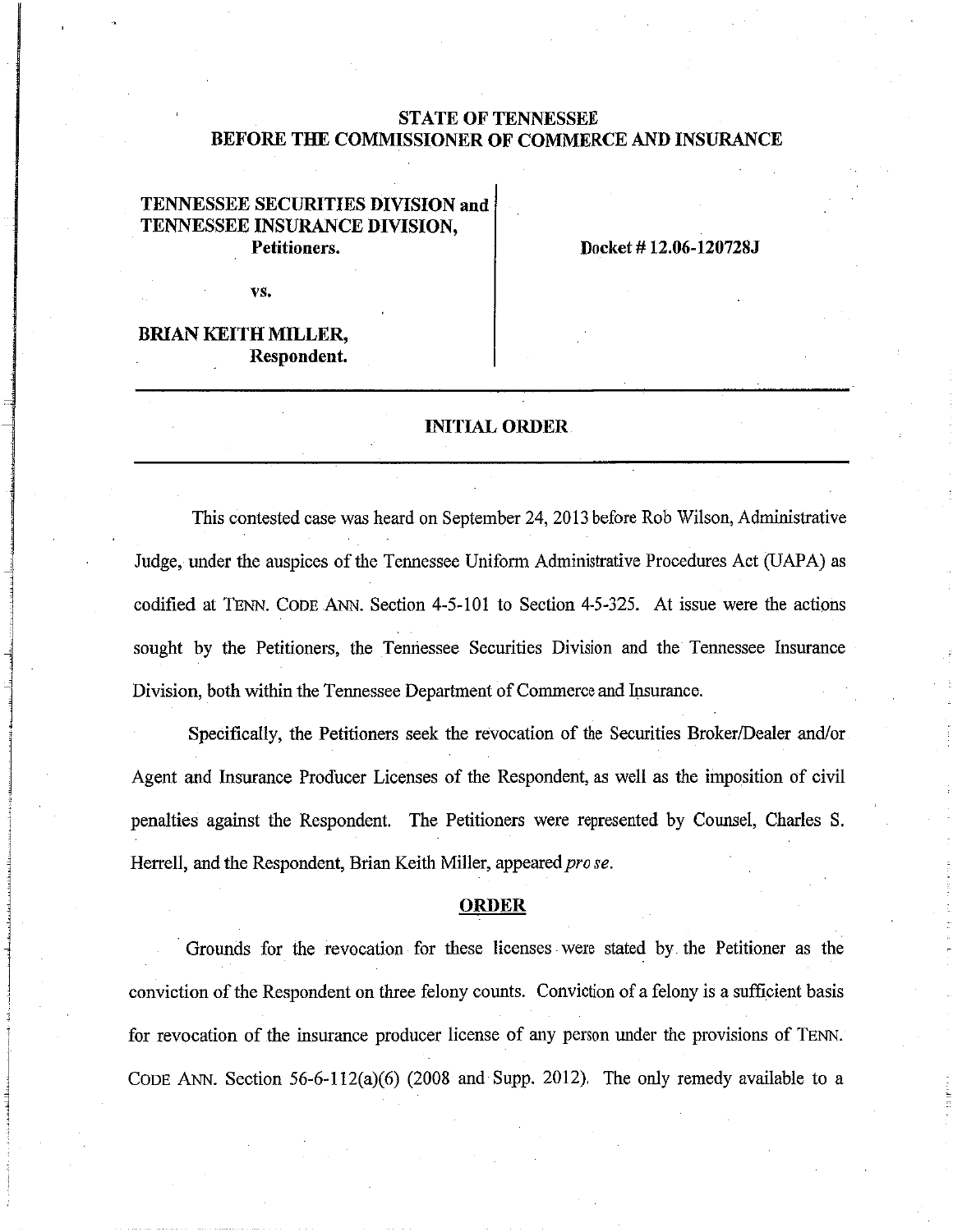person whose insurance producer's license has been denied, suspended or revoked is to obtain a waiver by the Commissioner of the Insurance Regulatory Authority in the applicable state, pursuant to TENN. CODE ANN. Section 56-53-106(b)(1) and 18 U.S.C. Sections 1033 and 1034. After consideration of the argument of counsel, the representations of the Respondent, and the entire record in this matter, it is determined that Respondent Miller is **PERMANENTLY BARRED** from seeking a securities registration as an agent of a broker-dealer, or as an investment adviser representative in Tennessee. Further, it is determined that Respondent Miller's insurance producer's license is hereby **REVOKED** and Respondent Miller is **PERMANENTLY BARRED** from seeking an Insurance Producer's license in Tennessee. These determinations result in an **ORDER** to respondent Miller to pay **CIVIL PENAL TIES** in the amount of **FORTY THOUSAND DOLLARS (\$40,000.00).** This decision is based upon the following findings of fact and conclusions of law.

### **FINDINGS OF FACT**

I. The Tennessee Securities Act of 1980, as amended, TENN. CODE ANN. Section 48-2-101, *et seq.* (the "Act"), places the responsibility for the administration of the Act on the Commissioner of the Department of Commerce and Insurance ("Commissioner"). The Tennessee Securities Division ("TSD") is the lawful agent through which the Connnissioner discharges this responsibility. TENN. CODE ANN. Sections 48-2-112 and 48-2-115.

2. The Tennessee Insurance Law, TENN. CODE ANN. Sections 56-1-101 et seq. (the "Law"), places the responsibility of the administration of the Law on the Commissioner. The Tennessee Insurance Division ("TID") is the lawful agent through which the.Commissioner discharges this responsibility. TENN. CODE ANN. Sections 56-1-202 and 56-6-112.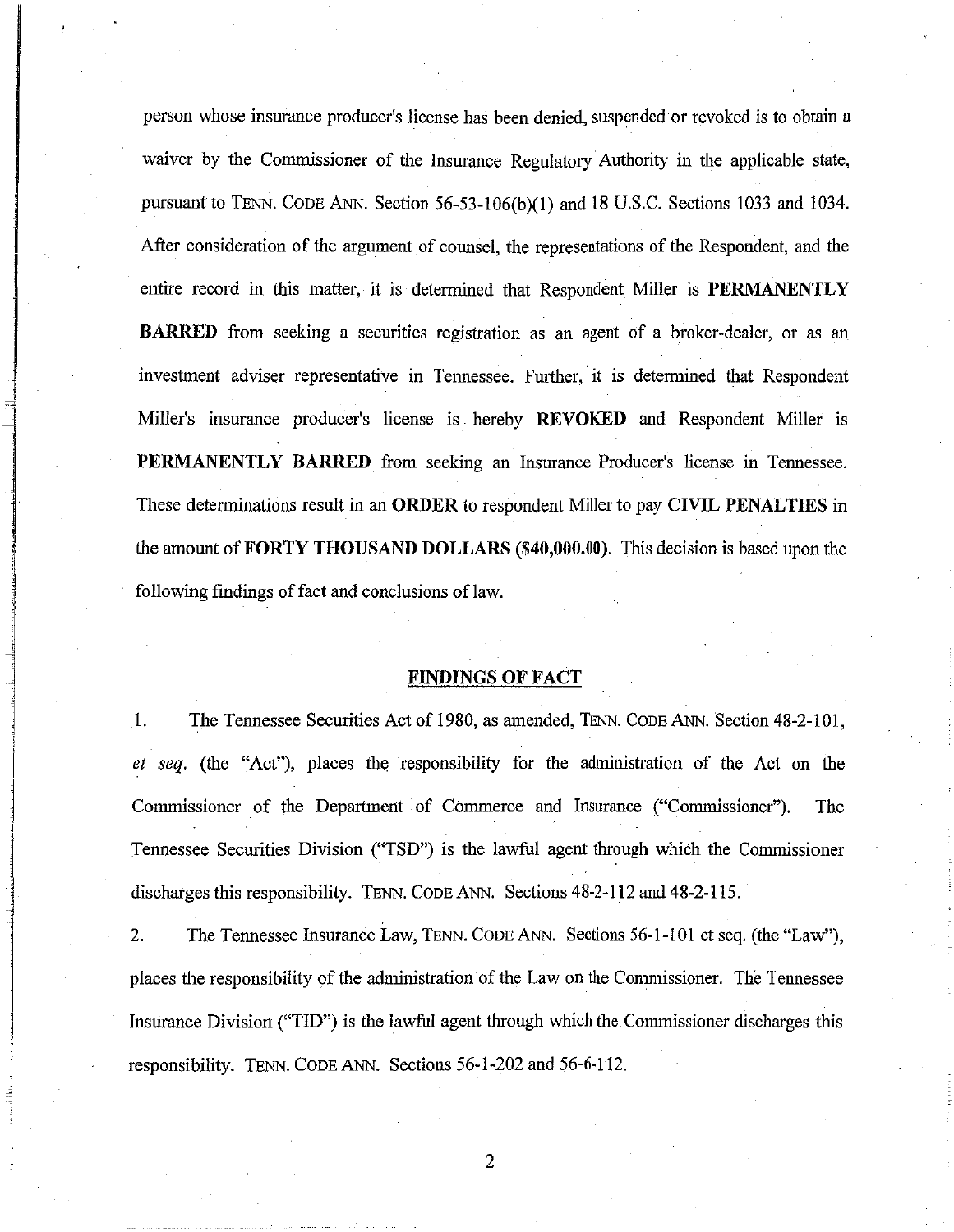3. Respondent Miller is not currently registered as a broker-dealer, broker-dealer agent, investment advisor, or investment advisor representative with the TSD. Mr. Miller was formerly registered as a broker-dealer agent through the Financial Industry Regulatory Authority ("FINRA")'s Central Registration Depository ("CRD"), as CRD #2121346. Mr. Miller was previously registered as a broker-dealer agent with Anderson & Strudwick (CRD  $\#$  48) from April I, 2010 through January 13, 2011. On March 23, 2011, pursuant to Financial Industry Regulatory Authority ("FINRA") Ru1e 9552(H) and in accordance with FINRA's Intent to Suspend and Notice of Suspension Letter, Dated December 20, 2010, Mr. Miller was permanently barred from association with any FINRA member in any capacity. The effective date was March 23, 2011.

4. It was asserted, and not contested, that the Financial Institution Regulatory Authority (FINRA) is the securities industry authority empowered to discipline broker/dealers, agents, and others involved in the securities industry as contemplated by TENN. CODE ANN. §48-1-112. (Exhibit 2)

5. The Respondent allowed his Tennessee insurance producer's license to expire, effective January 11, 2011.

6. The Respondent admitted that he pled guilty to three felony connts in the United States District Court for Eastern Tennessee. Specifically, the Respondent pled guilty to mail fraud, wire fraud, and the filing of a false federal income tax return.

ista – il collectum de table a concerta a constanti<br>Internacional

 $\label{eq:1.1} \frac{1}{2} \int_{\mathbb{R}^3} \frac{1}{\sqrt{2\pi}} \int_{\mathbb{R}^3} \frac{1}{\sqrt{2\pi}} \int_{\mathbb{R}^3} \frac{1}{\sqrt{2\pi}} \int_{\mathbb{R}^3} \frac{1}{\sqrt{2\pi}} \int_{\mathbb{R}^3} \frac{1}{\sqrt{2\pi}} \int_{\mathbb{R}^3} \frac{1}{\sqrt{2\pi}} \int_{\mathbb{R}^3} \frac{1}{\sqrt{2\pi}} \int_{\mathbb{R}^3} \frac{1}{\sqrt{2\pi}} \int_{\mathbb{R}^3}$  $\frac{1}{2}$ 

7. TENN, CODE ANN. Section 48-1-112 states that the Commissioner of the Department of Commerce and Insurance may by order deny, suspend, or revoke the registration nnder this part if the commissioner finds that, inter alia, the registrant has been convicted of any felony, or within the previous ten (10) years has been convicted of a misdemeanor involving a security or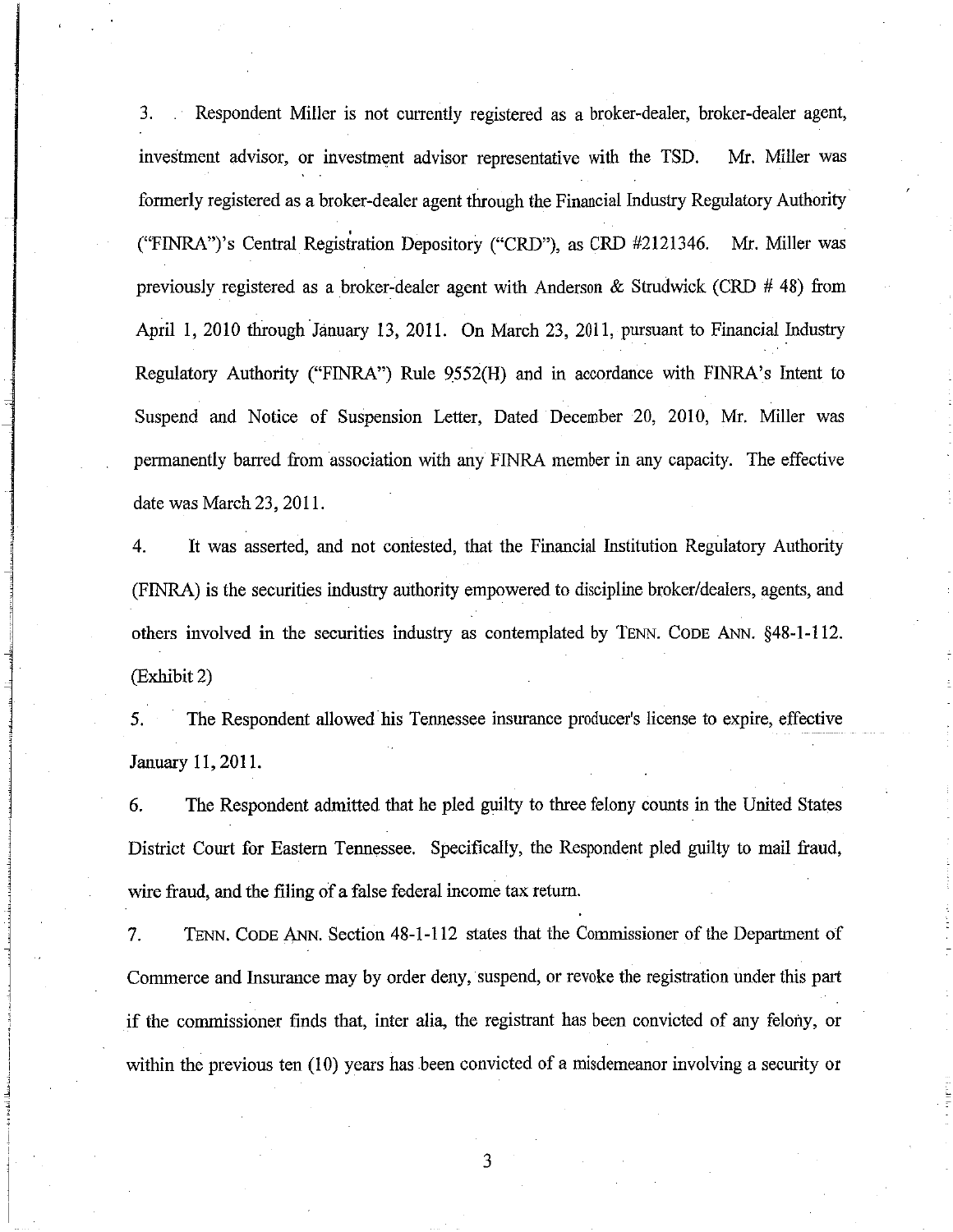any aspect of the securities business or any investment-related business. This code section also provides for the denial, suspension, or revocation of the registration of any person involved in the securities industry who is the subject of an order suspending or expelling such person from a national securities exchange or national securities association registered under the Securities Exchange Act of 1934. (Exhibit 3)

8. The Petitioners established by competent proof that the Respondent has been suspended by FINRA subsequent to the felony convictions by the United States District Court for Eastern Tennessee. (Exhibit 2)

9. TENN. CODE ANN. Section 56-53-106 authorizes the Commissioner of Commerce and Insurance to impose civil penalties of up to \$10,000.00 on broker/dealers, agents or other participants in the securities industry who have been suspended from FINRA registration. (Exhibit 3)

10. TENN. CODE ANN. Section 56-53-106(b)(1) and 18 U.S.C. Sections 1033 and 1034 provide a mechanism for the waiver by the Commissioner of the Insurance Regulatory Authority in any given state to allow a person convicted of felonies to obtain or hold an insurance producer's license. The waiver provisions of TENN. CODE ANN. Section 56-53-106(b)(1) and 18 U.S.C. Sections 1033 and 1034 are permissive, and are not mandatory. (Exhibit 3)

<sup>i</sup>11. The Respondent has presented no evidence of a waiver by the Commissioner of the Tennessee Department of Commefce and Insurance as contemplated by TENN. CODE ANN. Section 56-53-106(b)(l) and 18 U.S.C. Sections 1033 and 1034 that would permit the reinstatement of the Respondent's insurance producer's license.

l

 $\mathbf{I}$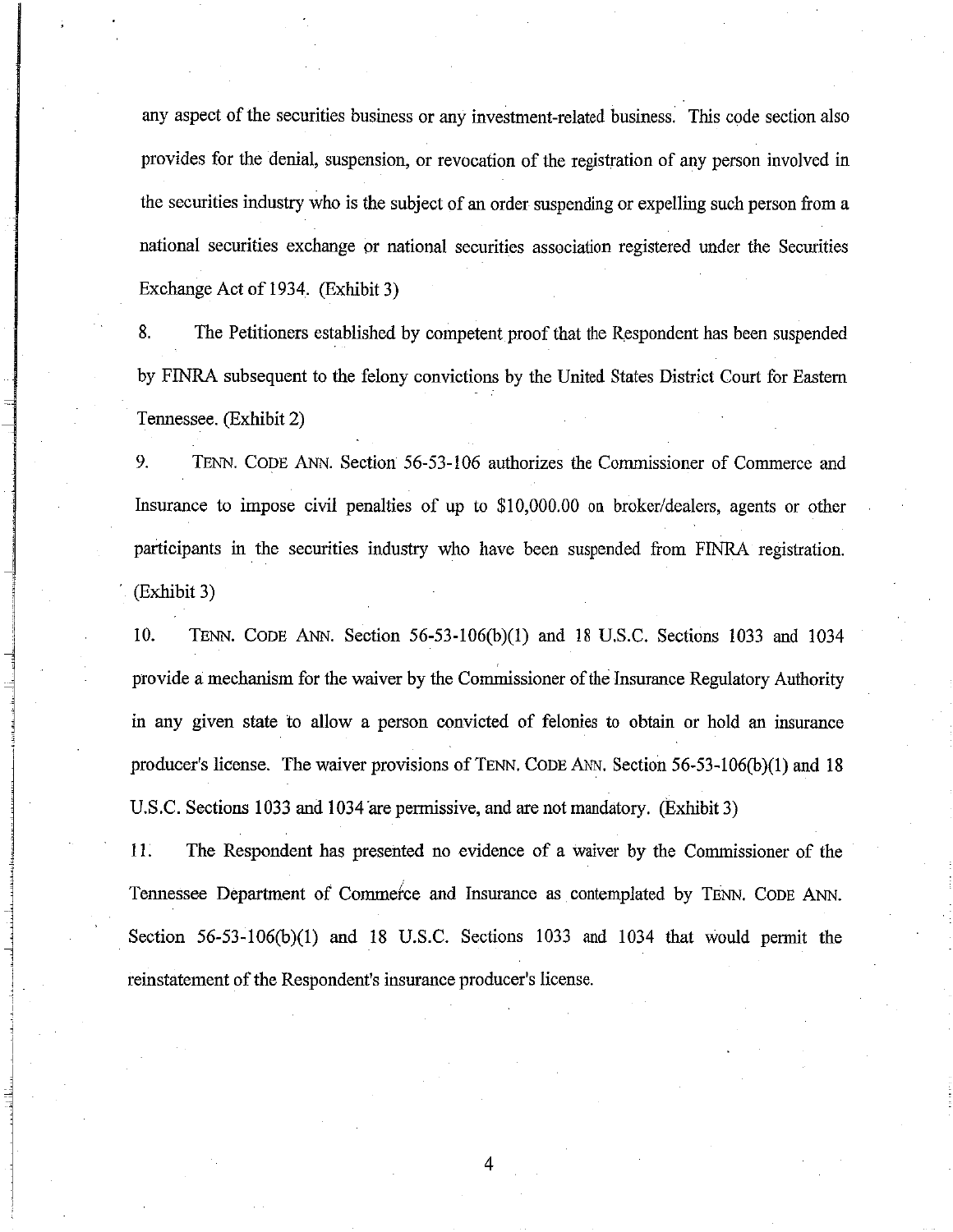#### **CONCLUSIONS OF LAW**

1. TENN. CODE ANN. Section 48-2-112(a)(l)(B), authorizes the Commissioner of the Tennessee Department of Commerce and Insurance to order the denial, suspension, or revocation of any securities registration under if the Commissioner finds that "[t]he order is in the public interest and necessary for the protection of investors, and [h]as willfully violated or willfully failed to comply with any provision of this part or a predecessor chapter.

2. It is **CONCLUDED** that Mr. Miller has been convicted of three (3) felonies and is subject to a **PERMANENT BAR** from the securities industry under TENN. CODE ANN. §§ 48-2-  $112(a)(2)(C)$ . The actions of Respondent Miller, taken together as a whole, establish unlawful conduct that subjects a securities registration to revocation, and gives the Commissioner sufficient grounds to deny any new application for such a securities registration in the future. As such, Respondent Miller is **PERMANENTLY BARRED** from the securities industry.

3. TENN. CODE ANN. Section 48-2-104(b) provides that the Commissioner may, after notice and opportunity for a hearing under the Uniform Administrative Procedures Act, compiled in title 4, chapter 5, impose a civil penalty against any person found to be in violation of this section, or any regulation, rule or order adopted or issued under this section, in an amount not to exceed ten thousand dollars (\$10,000) per violation.

4. It is **CONCLUDED** that the Commissioner may order payment of civil penalties for three (3) violations of TENN. CODE ANN.  $\S$  48-2-104(a) The TSD has shown by a preponderance of the evidence that Miller pled guilty to three separate felonies and was barred from association with any FINRA member as described and detailed in Exhibit 2.

lisan arasadar san<br>.

i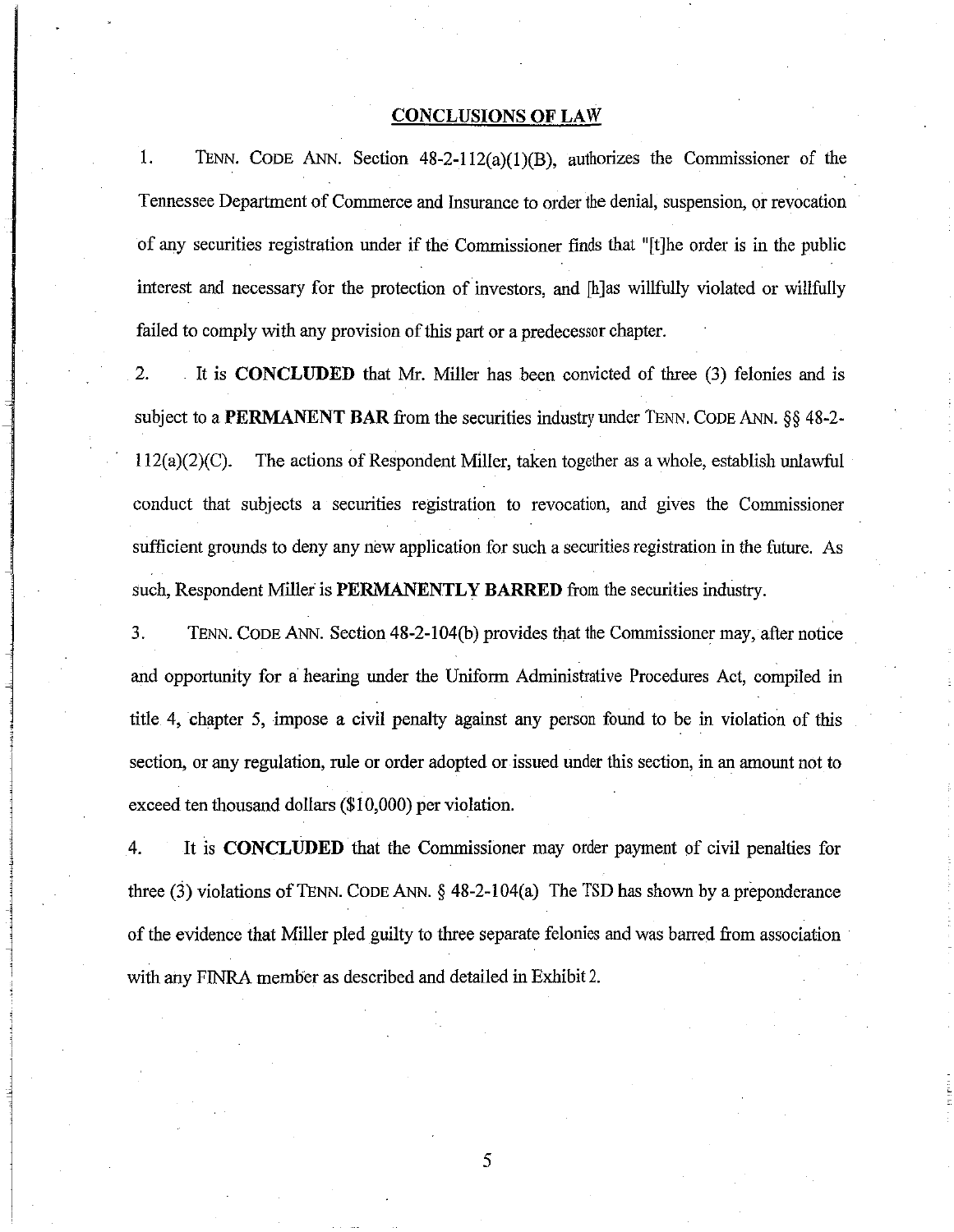5. It is **CONCLUDED** that the insurance producer's .license of the Respondent with the Insurance Division of the Tennessee Department of Commerce and Insurance is hereby **REVOKED** as requested in the Petition of the Petitioner.

6. TENN. CODE ANN. Section 48-2-1 04(b) provides that the Commissioner may, after notice and opportunity for a hearing under the Uniform Administrative Procedures Act, compiled in title 4, chapter 5, impose a civil penalty against any person found to be in violation of this section, or any regulation, rule or order adopted or issued under this section, in an amount not to exceed ten thousand dollars (\$10,000) per violation.

7. It is **CONCLUDED** that the Commissioner may order payment of civil penalties for one (I) violation of TENN. CODE ANN. Section 56-53-106. The TID has shown by a preponderance of the evidence that Mr. Miller pled guilty to three separate felonies and is liable for a civil penalty in the amount of\$10,000.00 as a result.

8. Accordingly, the imposition of (\$10,000.00) per violation or **FORTY THOUSAND (\$40,000.00) IN CIVIL PENALTIES is ORDERED** assessed to Respondent under TENN. CODE ANN. Section 48-2-1 04(b) and TENN. CODE ANN. Section 56-53-106.

**IT IS SO ORDERED.** 

'

l

 $\sim$   $\sim$ This Initial Order entered and effective this  $\frac{\sqrt{20}}{4}$  day of  $\sqrt{5}$   $\frac{1}{2013}$ .

Rob Wilson Administrative Judge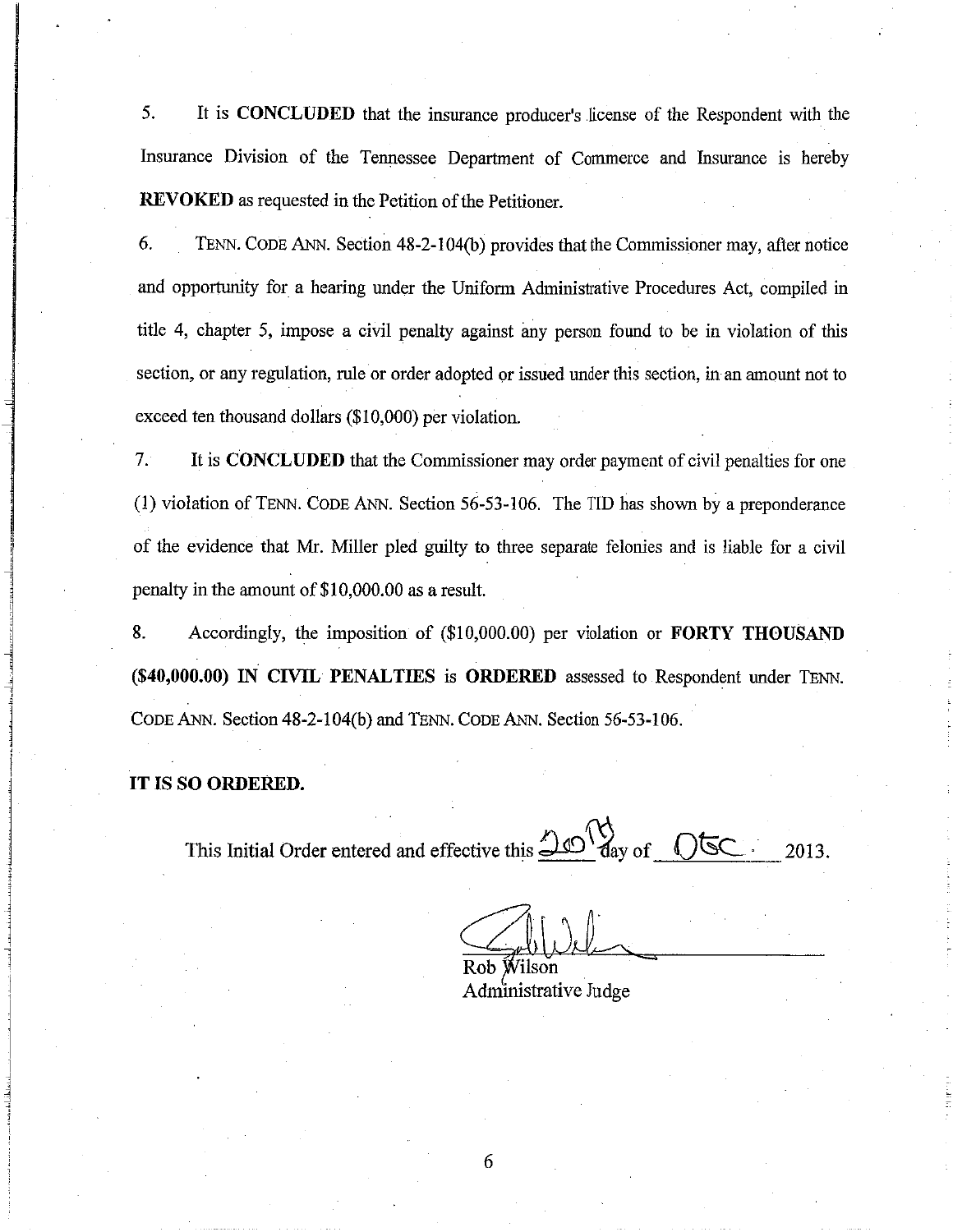Filed in the Administrative Procedures Division, Office of the Secretary of State,  $this$   $\frac{\partial O}{\partial x}$  of  $\bigcirc$ GCGM $\beta$ G $\bigcirc$ <sub>2013.</sub>

 $\frac{1}{2}$ 

 $\begin{array}{c} \begin{array}{c} \text{1.1} \\ \text{1.1} \end{array} \end{array}$ 

I Richard Collier

J. Richard Collier, Director Administrative Procedures Division